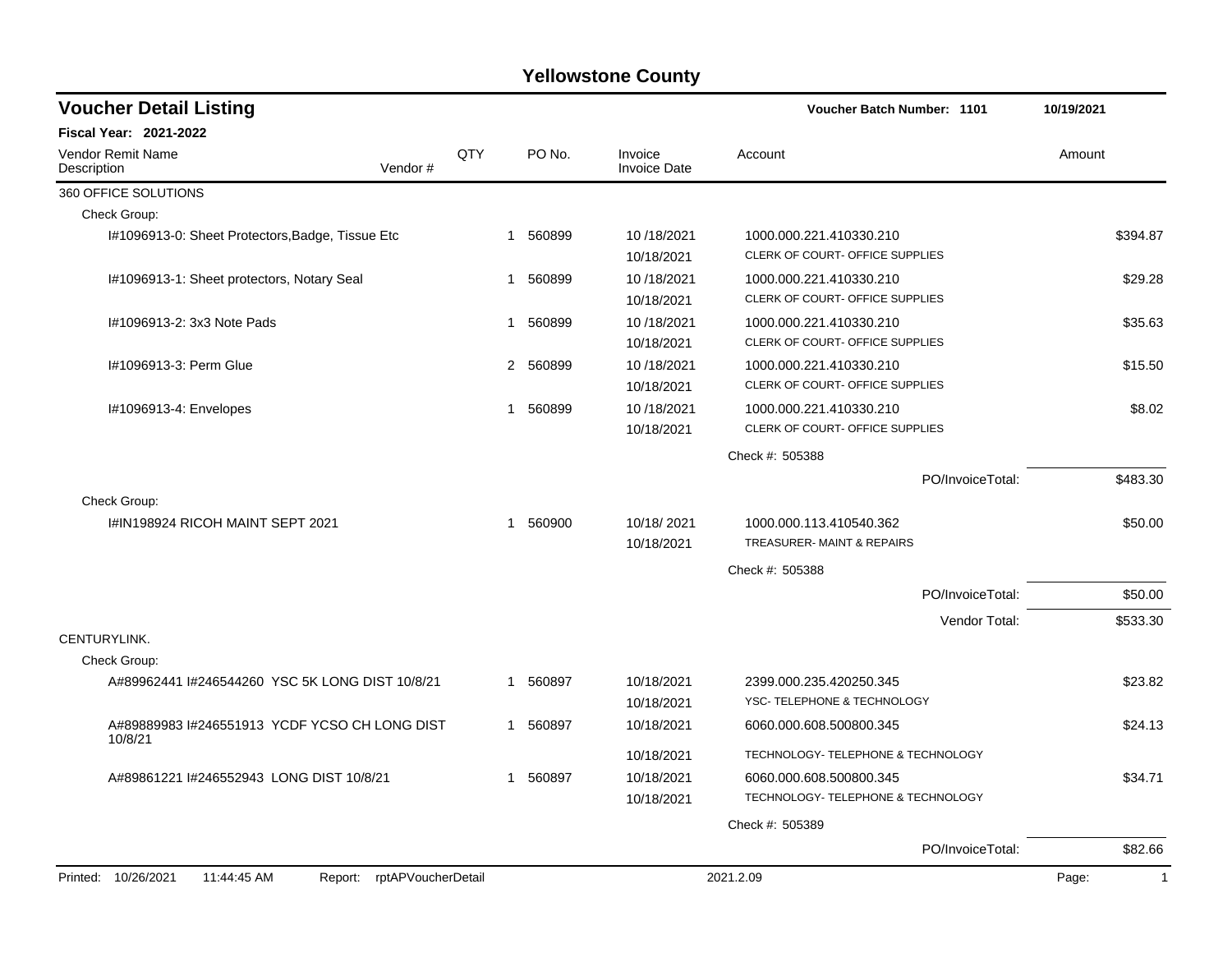| <b>Voucher Detail Listing</b>                                               |                               |     |   |          |                                | <b>Voucher Batch Number: 1101</b>                  |                  | 10/19/2021 |          |
|-----------------------------------------------------------------------------|-------------------------------|-----|---|----------|--------------------------------|----------------------------------------------------|------------------|------------|----------|
| Fiscal Year: 2021-2022                                                      |                               |     |   |          |                                |                                                    |                  |            |          |
| Vendor Remit Name<br>Description                                            | Vendor#                       | QTY |   | PO No.   | Invoice<br><b>Invoice Date</b> | Account                                            |                  | Amount     |          |
| Check Group:                                                                |                               |     |   |          |                                |                                                    |                  |            |          |
| A#86439600 1#246555765; DETENTION INTERNET,<br>CIRCUIT ID 150119091 10/8/21 |                               |     |   | 1 560898 | 10/18/2021                     | 2300.000.136.420200.345                            |                  |            | \$158.33 |
|                                                                             |                               |     |   |          | 10/18/2021                     | DETENTION- TELEPHONE & TECHNOLOGY                  |                  |            |          |
| COURTHOUSE INTERNET, CIRCUIT ID 150119092 (1<br>OF 2) 10/8/21               |                               |     |   | 1 560898 | 10/18/2021                     | 6060.000.608.500800.345                            |                  |            | \$158.33 |
|                                                                             |                               |     |   |          | 10/18/2021                     | TECHNOLOGY- TELEPHONE & TECHNOLOGY                 |                  |            |          |
| COUNTY ATTORNEY - INTERNET 20M, CIRCUIT<br>150119092 (2 OF 2) 10/8/21       |                               |     | 1 | 560898   | 10/18/2021                     | 2301.000.122.411100.345                            |                  |            | \$158.32 |
|                                                                             |                               |     |   |          | 10/18/2021                     | ATTORNEY- TELEPHONE & TECHNOLOGY                   |                  |            |          |
|                                                                             |                               |     |   |          |                                | Check #: 505389                                    |                  |            |          |
|                                                                             |                               |     |   |          |                                |                                                    | PO/InvoiceTotal: |            | \$474.98 |
|                                                                             |                               |     |   |          |                                |                                                    | Vendor Total:    |            | \$557.64 |
| CENTURYLINK                                                                 |                               |     |   |          |                                |                                                    |                  |            |          |
| Check Group:                                                                |                               |     |   |          |                                |                                                    |                  |            |          |
| I#4062567056435B 10/1/21                                                    |                               |     | 1 | 560855   | 10/18/2021                     | 2300.000.136.420200.345                            |                  |            | \$55.18  |
|                                                                             |                               |     |   |          | 10/18/2021                     | DETENTION- TELEPHONE & TECHNOLOGY                  |                  |            |          |
| 1#4062567056435B 10/1/21 Late Fee                                           |                               |     | 1 | 560855   | 10/18/2021                     | 2300.000.136.420200.345                            |                  |            | \$13.00  |
|                                                                             |                               |     |   |          | 10/18/2021                     | DETENTION- TELEPHONE & TECHNOLOGY                  |                  |            |          |
|                                                                             |                               |     |   |          |                                | Check #: 505390                                    |                  |            |          |
|                                                                             |                               |     |   |          |                                |                                                    | PO/InvoiceTotal: |            | \$68.18  |
| Check Group:                                                                |                               |     |   |          |                                |                                                    |                  |            |          |
| A#M-406-245-8602732M 10/1/21                                                |                               |     |   | 1 560881 | 10/18/2021                     | 5810.000.552.460442.345                            |                  |            | \$451.89 |
|                                                                             |                               |     |   |          | 10/18/2021                     | METRA FACILITIES- PHONE                            |                  |            |          |
| A#M-406-245-8602732M 10/1/21 Late Fee                                       |                               |     |   | 1 560881 | 10/18/2021                     | 5810.000.552.460442.345                            |                  |            | \$22.68  |
|                                                                             |                               |     |   |          | 10/18/2021                     | METRA FACILITIES- PHONE                            |                  |            |          |
| A#406-256-6815417B 10/1/21                                                  |                               |     | 1 | 560881   | 10/18/2021                     | 5810.000.552.460442.345<br>METRA FACILITIES- PHONE |                  |            | \$55.18  |
|                                                                             |                               |     |   |          | 10/18/2021                     |                                                    |                  |            |          |
| A#406-294-0296422B 10/1/21                                                  |                               |     | 1 | 560881   | 10/18/2021<br>10/18/2021       | 5810.000.552.460442.345<br>METRA FACILITIES- PHONE |                  |            | \$189.74 |
|                                                                             |                               |     |   |          |                                |                                                    |                  |            |          |
| Printed: 10/26/2021<br>11:44:45 AM                                          | rptAPVoucherDetail<br>Report: |     |   |          |                                | 2021.2.09                                          |                  | Page:      | 2        |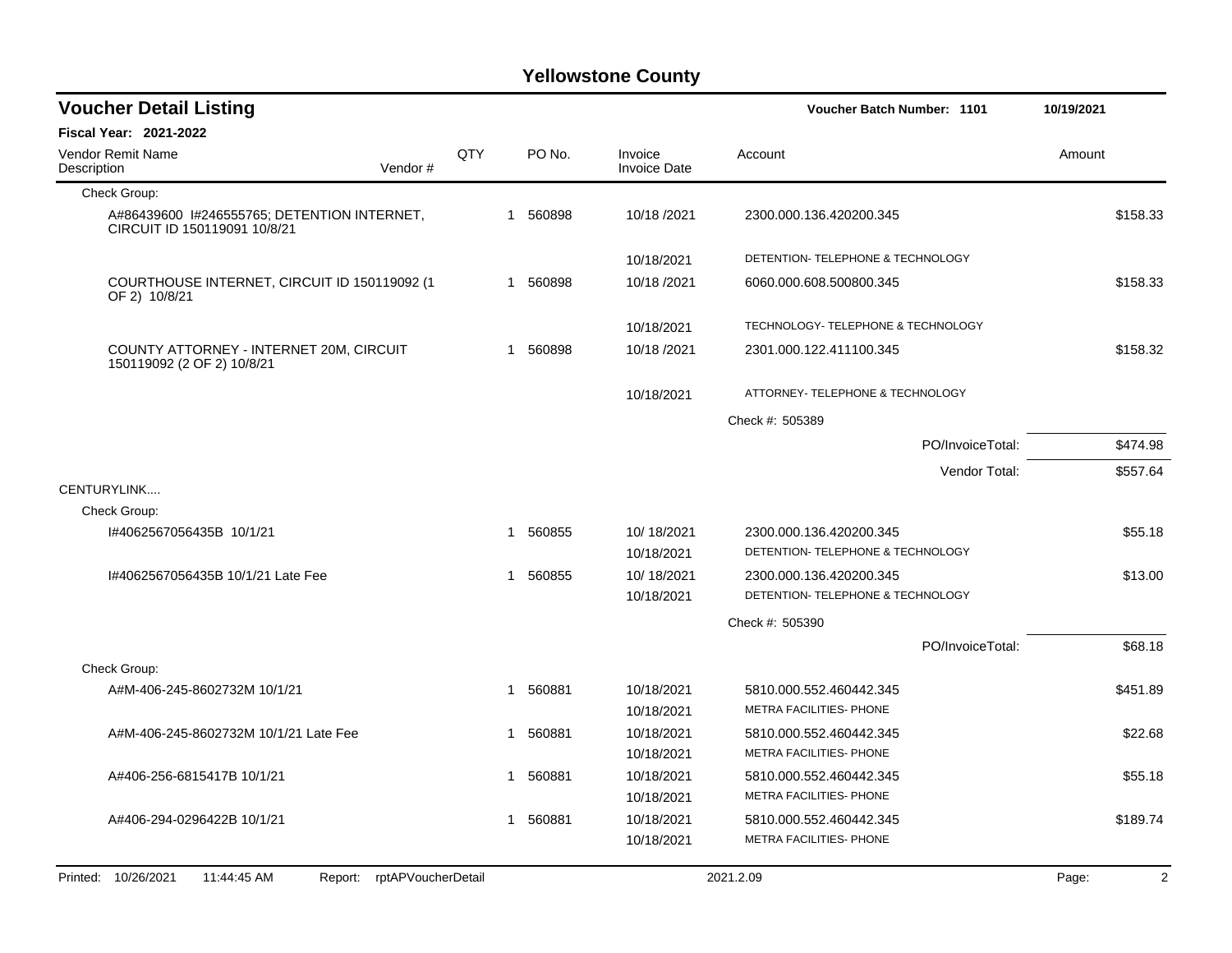| <b>Voucher Detail Listing</b>                                        |     |          |                                | Voucher Batch Number: 1101                                   |                  | 10/19/2021 |
|----------------------------------------------------------------------|-----|----------|--------------------------------|--------------------------------------------------------------|------------------|------------|
| <b>Fiscal Year: 2021-2022</b>                                        |     |          |                                |                                                              |                  |            |
| Vendor Remit Name<br>Vendor#<br>Description                          | QTY | PO No.   | Invoice<br><b>Invoice Date</b> | Account                                                      |                  | Amount     |
|                                                                      |     |          |                                | Check #: 505390                                              |                  |            |
|                                                                      |     |          |                                |                                                              | PO/InvoiceTotal: | \$719.49   |
| Check Group:                                                         |     |          |                                |                                                              |                  |            |
| A#406-6289337-450B 10/1/21                                           |     | 1 560902 | 10/18/2021<br>10/18/2021       | 1000.000.113.410540.345<br>TREASURER- TELEPHONE & TECHNOLOGY |                  | \$54.11    |
|                                                                      |     |          |                                | Check #: 505390                                              |                  |            |
|                                                                      |     |          |                                |                                                              | PO/InvoiceTotal: | \$54.11    |
|                                                                      |     |          |                                |                                                              | Vendor Total:    | \$841.78   |
| CERIUM NETWORKS, INC                                                 |     |          |                                |                                                              |                  |            |
| Check Group:<br>I#1091806- Shipping- Replacement Analog Phone Card - |     | 1 560896 | 10/18/2021                     | 6060.000.608.500800.220                                      |                  | \$25.00    |
| Metra                                                                |     |          |                                |                                                              |                  |            |
|                                                                      |     |          | 10/18/2021                     | TECHNOLOGY- OPERATING SUPPLIES                               |                  |            |
|                                                                      |     |          |                                | Check #: 505391                                              |                  |            |
|                                                                      |     |          |                                |                                                              | PO/InvoiceTotal: | \$25.00    |
| DYNAMIC REAL ESTATE INVESTMENTS                                      |     |          |                                |                                                              | Vendor Total:    | \$25.00    |
| Check Group:                                                         |     |          |                                |                                                              |                  |            |
| C03475 Redemption (318)                                              |     | 1 560906 | 10/18/2021<br>10/18/2021       | 7150.000.000.021250.000<br>REDEMPTION DUE TO OTHERS          |                  | \$156.91   |
|                                                                      |     |          |                                | Check #: 505392                                              |                  |            |
|                                                                      |     |          |                                |                                                              | PO/InvoiceTotal: | \$156.91   |
|                                                                      |     |          |                                |                                                              | Vendor Total:    | \$156.91   |
| FEDERICO, PIPER                                                      |     |          |                                |                                                              |                  |            |
| Check Group:<br>Per Diem MVTAC Conf Helena 10/25/21-29/21 PF         |     | 1 560894 | 10/18/2021                     | 1000.000.113.410540.370                                      |                  | \$213.00   |
|                                                                      |     |          | 10/18/2021                     | TREASURER- TRAVEL                                            |                  |            |
|                                                                      |     |          |                                | Check #: 505393                                              |                  |            |
|                                                                      |     |          |                                |                                                              | PO/InvoiceTotal: | \$213.00   |
|                                                                      |     |          |                                |                                                              | Vendor Total:    | \$213.00   |
| Printed: 10/26/2021<br>11:44:45 AM<br>rptAPVoucherDetail<br>Report:  |     |          |                                | 2021.2.09                                                    |                  | 3<br>Page: |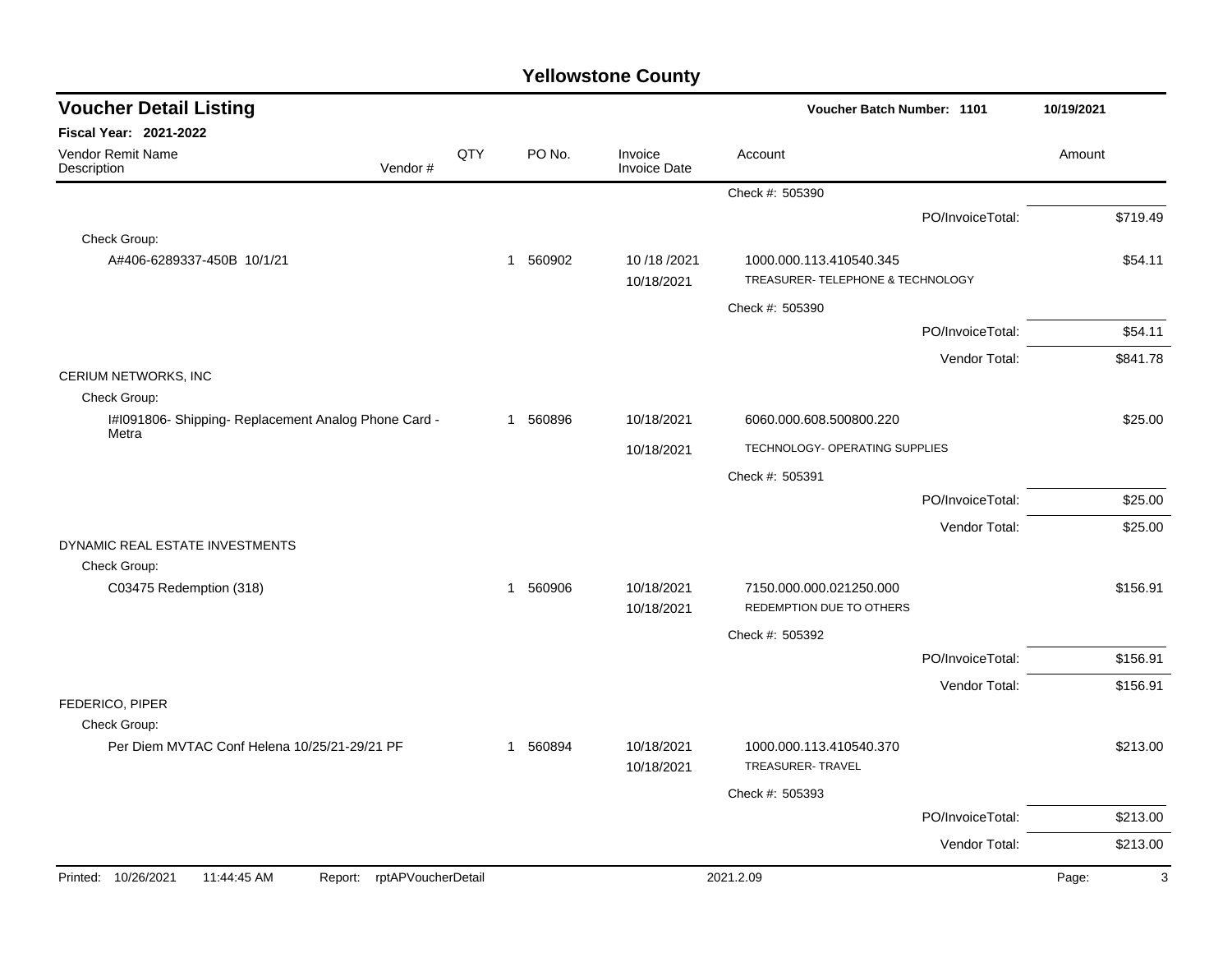| <b>Voucher Detail Listing</b>                 |                    |    |          |                                | Voucher Batch Number: 1101                               | 10/19/2021              |  |
|-----------------------------------------------|--------------------|----|----------|--------------------------------|----------------------------------------------------------|-------------------------|--|
| Fiscal Year: 2021-2022                        |                    |    |          |                                |                                                          |                         |  |
| Vendor Remit Name<br>Description              | QTY<br>Vendor#     |    | PO No.   | Invoice<br><b>Invoice Date</b> | Account                                                  | Amount                  |  |
| <b>GUARDIAN TAX MT LLC</b>                    |                    |    |          |                                |                                                          |                         |  |
| Check Group:                                  |                    |    |          |                                |                                                          |                         |  |
| D07376B Redemption (317)                      |                    |    | 1 560903 | 10/18/2021<br>10/18/2021       | 7150.000.000.021250.000<br>REDEMPTION DUE TO OTHERS      | \$1,375.15              |  |
| A14339 Redemption (319)                       |                    | 1  | 560903   | 10/18/2021<br>10/18/2021       | 7150.000.000.021250.000<br>REDEMPTION DUE TO OTHERS      | \$572.21                |  |
| C03284 Redemption (320)                       |                    | 1  | 560903   | 10/18/2021<br>10/18/2021       | 7150.000.000.021250.000<br>REDEMPTION DUE TO OTHERS      | \$2,139.83              |  |
| A24980 Redemption (321)                       |                    | 1  | 560903   | 10/18/2021<br>10/18/2021       | 7150.000.000.021250.000<br>REDEMPTION DUE TO OTHERS      | \$248.24                |  |
|                                               |                    |    |          |                                | Check #: 505394                                          |                         |  |
|                                               |                    |    |          |                                | PO/InvoiceTotal:                                         | \$4,335.43              |  |
|                                               |                    |    |          |                                | Vendor Total:                                            | \$4,335.43              |  |
| <b>HARRIS, BRANDON</b>                        |                    |    |          |                                |                                                          |                         |  |
| Check Group:                                  |                    |    |          |                                |                                                          |                         |  |
| 1#09212181294 TOOL REIMBURSEMENT              |                    | 1  | 560905   | 10/18/2021                     | 2110.000.401.430200.240                                  | \$40.00                 |  |
|                                               |                    |    |          | 10/18/2021                     | ROAD- REPAIR & MAINT SUPPLIES                            |                         |  |
| I#07062179502 TOOL REIMBURSEMENT              |                    | 1  | 560905   | 10/18/2021                     | 2110.000.401.430200.240                                  | \$40.00                 |  |
|                                               |                    |    |          | 10/18/2021                     | ROAD- REPAIR & MAINT SUPPLIES                            |                         |  |
| I#CEP15600604P TOOL REIMBURSEMENT             |                    | 1  | 560905   | 10/18/2021<br>10/18/2021       | 2110.000.401.430200.240<br>ROAD- REPAIR & MAINT SUPPLIES | \$40.00                 |  |
| I#07132179679 TOOL REIMBURSEMENT              |                    | 1  | 560905   | 10/18/2021                     | 2110.000.401.430200.240                                  | \$40.00                 |  |
|                                               |                    |    |          | 10/18/2021                     | ROAD- REPAIR & MAINT SUPPLIES                            |                         |  |
| 1#07272180038 TOOL REIMBURSEMENT              |                    | 1  | 560905   | 10/18/2021                     | 2110.000.401.430200.240                                  | \$40.00                 |  |
|                                               |                    |    |          | 10/18/2021                     | ROAD- REPAIR & MAINT SUPPLIES                            |                         |  |
| 1#08172180442 TOOL REIMBURSEMENT              |                    | 1  | 560905   | 10/18/2021                     | 2110.000.401.430200.240                                  | \$10.00                 |  |
|                                               |                    |    |          | 10/18/2021                     | ROAD- REPAIR & MAINT SUPPLIES                            |                         |  |
| I#CEP15200783P TOOL REIMBURSEMENT             |                    | 1  | 560905   | 10/18/2021                     | 2110.000.401.430200.240                                  | \$40.00                 |  |
|                                               |                    |    |          | 10/18/2021                     | ROAD- REPAIR & MAINT SUPPLIES                            |                         |  |
| I#CEP15332929P TOOL REIMBURSEMENT             |                    | 1. | 560905   | 10/18/2021<br>10/18/2021       | 2110.000.401.430200.240<br>ROAD- REPAIR & MAINT SUPPLIES | \$40.00                 |  |
| Printed: 10/26/2021<br>11:44:45 AM<br>Report: | rptAPVoucherDetail |    |          |                                | 2021.2.09                                                | Page:<br>$\overline{4}$ |  |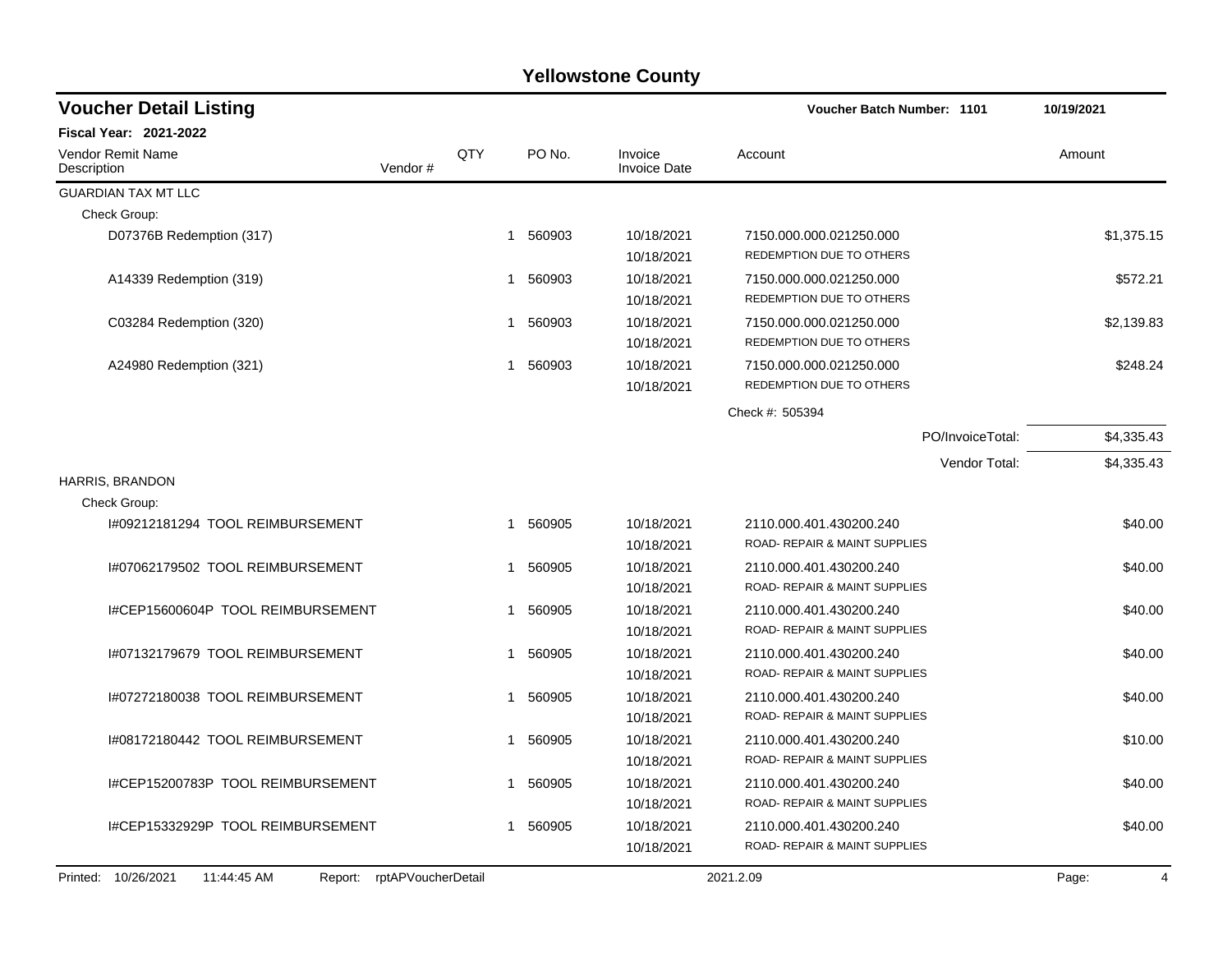| <b>Yellowstone County</b>                     |                    |              |              |                                |                                                |             |  |  |  |
|-----------------------------------------------|--------------------|--------------|--------------|--------------------------------|------------------------------------------------|-------------|--|--|--|
| <b>Voucher Detail Listing</b>                 |                    |              |              |                                | <b>Voucher Batch Number: 1101</b>              | 10/19/2021  |  |  |  |
| Fiscal Year: 2021-2022                        |                    |              |              |                                |                                                |             |  |  |  |
| Vendor Remit Name<br>Description              | Vendor#            | QTY          | PO No.       | Invoice<br><b>Invoice Date</b> | Account                                        | Amount      |  |  |  |
| I#CEP15463571P TOOL REIMBURSEMENT             |                    | $\mathbf{1}$ | 560905       | 10/18/2021                     | 2110.000.401.430200.240                        | \$40.00     |  |  |  |
|                                               |                    |              |              | 10/18/2021                     | ROAD- REPAIR & MAINT SUPPLIES                  |             |  |  |  |
| 1#00169679 TOOL REIMBURSEMENT                 |                    |              | 560905<br>1  | 10/18/2021                     | 2110.000.401.430200.240                        | \$52.26     |  |  |  |
|                                               |                    |              |              | 10/18/2021                     | ROAD- REPAIR & MAINT SUPPLIES                  |             |  |  |  |
| 1#36171 TOOL REIMBURSEMENT                    |                    | 1.           | 560905       | 10/18/2021                     | 2110.000.401.430200.240                        | \$30.00     |  |  |  |
|                                               |                    |              |              | 10/18/2021                     | ROAD- REPAIR & MAINT SUPPLIES                  |             |  |  |  |
| 1#35940 TOOL REIMBURSEMENT                    |                    | $\mathbf 1$  | 560905       | 10/18/2021                     | 2110.000.401.430200.240                        | \$30.00     |  |  |  |
|                                               |                    |              |              | 10/18/2021                     | ROAD- REPAIR & MAINT SUPPLIES                  |             |  |  |  |
| 1#34985 TOOL REIMBURSEMENT                    |                    |              | 560905<br>1. | 10/18/2021                     | 2110.000.401.430200.240                        | \$30.00     |  |  |  |
|                                               |                    |              |              | 10/18/2021                     | ROAD- REPAIR & MAINT SUPPLIES                  |             |  |  |  |
| 1#34772 TOOL REIMBURSEMENT                    |                    | $\mathbf{1}$ | 560905       | 10/18/2021                     | 2110.000.401.430200.240                        | \$27.74     |  |  |  |
|                                               |                    |              |              | 10/18/2021                     | ROAD- REPAIR & MAINT SUPPLIES                  |             |  |  |  |
|                                               |                    |              |              |                                | Check #: 505395                                |             |  |  |  |
|                                               |                    |              |              |                                | PO/InvoiceTotal:                               | \$500.00    |  |  |  |
|                                               |                    |              |              |                                | Vendor Total:                                  | \$500.00    |  |  |  |
| <b>HRDC DISTRICT 7</b><br>Check Group:        | 041163             |              |              |                                |                                                |             |  |  |  |
| SUPPORT 10/21-12/21                           |                    | 1            | 560892       | 10/18/2021                     | 1000.000.302.450130.398                        | \$27,500.00 |  |  |  |
|                                               |                    |              |              | 10/18/2021                     | GENERAL RELIEF-VARIABLE CONTRACT SERVICE       |             |  |  |  |
| ADMIN 10/21-12/21                             |                    |              | 560892<br>1. | 10/18/2021                     | 1000.000.302.450130.347                        | \$6,875.00  |  |  |  |
|                                               |                    |              |              | 10/18/2021                     | <b>GENERAL RELIEF- ADMINISTRATION SERVICES</b> |             |  |  |  |
|                                               |                    |              |              |                                | Check #: 505396                                |             |  |  |  |
|                                               |                    |              |              |                                | PO/InvoiceTotal:                               | \$34,375.00 |  |  |  |
|                                               |                    |              |              |                                | Vendor Total:                                  | \$34,375.00 |  |  |  |
| <b>KELLEY CONNECT</b>                         |                    |              |              |                                |                                                |             |  |  |  |
| Check Group:                                  |                    |              |              |                                |                                                |             |  |  |  |
| I#IN865485 7/2/21- 7/1/2022                   |                    |              | 1 560904     | 10/18/2021                     | 1000.000.221.410330.398                        | \$1,923.70  |  |  |  |
|                                               |                    |              |              | 10/18/2021                     | CLERK OF COURT-VARIABLE CONTRACT SERVICE       |             |  |  |  |
|                                               |                    |              |              |                                | Check #: 505397                                |             |  |  |  |
|                                               |                    |              |              |                                | PO/InvoiceTotal:                               | \$1,923.70  |  |  |  |
| Printed: 10/26/2021<br>11:44:45 AM<br>Report: | rptAPVoucherDetail |              |              |                                | 2021.2.09                                      | Page:<br>5  |  |  |  |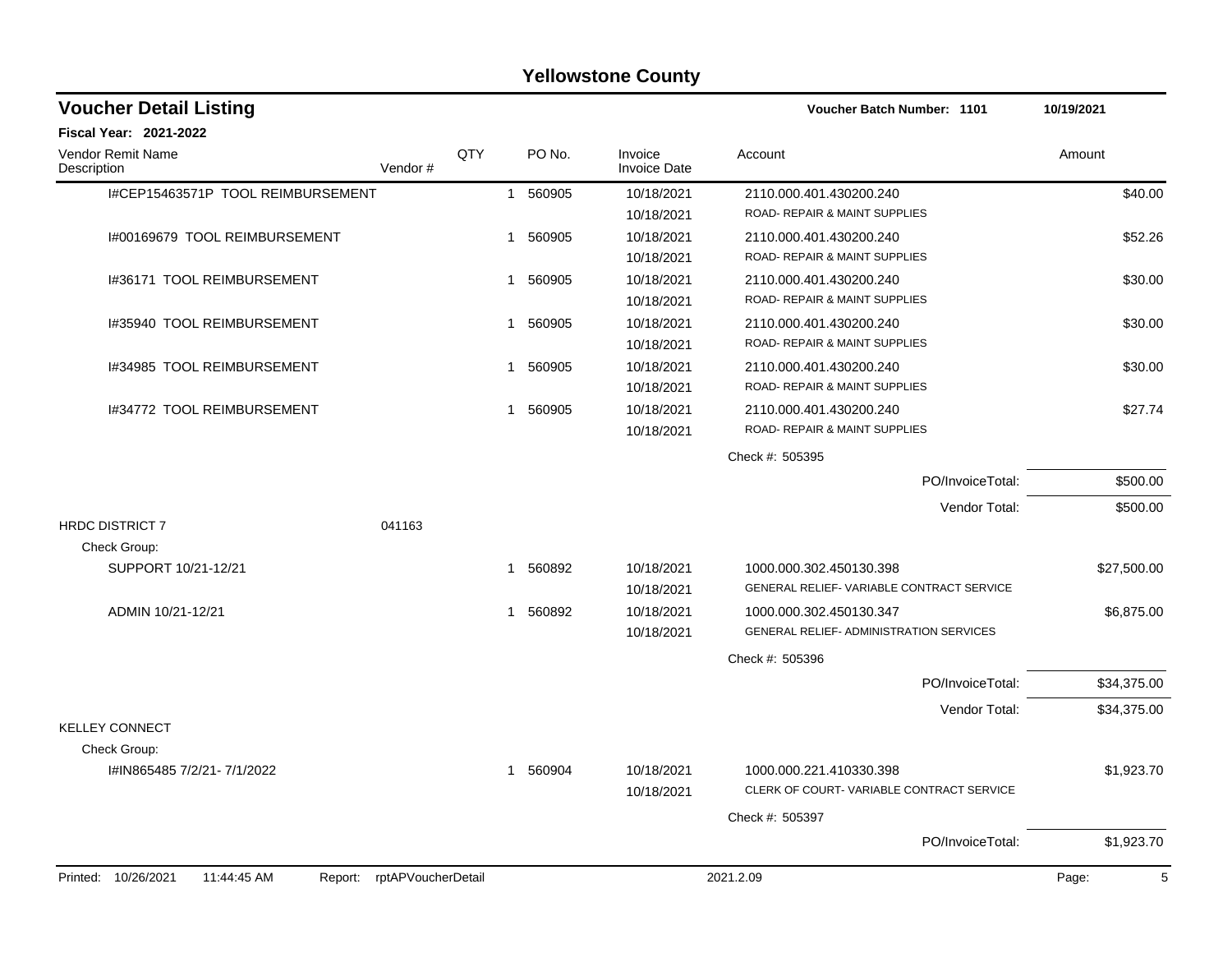| <b>Voucher Detail Listing</b>                     |                            |     | <b>Voucher Batch Number: 1101</b> | 10/19/2021                     |                                                                   |                  |             |
|---------------------------------------------------|----------------------------|-----|-----------------------------------|--------------------------------|-------------------------------------------------------------------|------------------|-------------|
| <b>Fiscal Year: 2021-2022</b>                     |                            |     |                                   |                                |                                                                   |                  |             |
| Vendor Remit Name<br>Description                  | Vendor#                    | QTY | PO No.                            | Invoice<br><b>Invoice Date</b> | Account                                                           |                  | Amount      |
|                                                   |                            |     |                                   |                                |                                                                   | Vendor Total:    | \$1,923.70  |
| MAILING TECHNICAL SERVICES                        | 044983                     |     |                                   |                                |                                                                   |                  |             |
| Check Group:                                      |                            |     |                                   |                                |                                                                   |                  | \$3,284.75  |
| #121512 POSTAGE 10/1-8/21                         |                            |     | 1 560893                          | 10/18/2021<br>10/18/2021       | 1000.000.199.411800.311<br>MISC-POSTAGE                           |                  |             |
|                                                   |                            |     |                                   |                                | Check #: 505398                                                   |                  |             |
|                                                   |                            |     |                                   |                                |                                                                   | PO/InvoiceTotal: | \$3,284.75  |
|                                                   |                            |     |                                   |                                |                                                                   | Vendor Total:    | \$3,284.75  |
| <b>MENTAL HEALTH CENTER</b>                       | 004150                     |     |                                   |                                |                                                                   |                  |             |
| Check Group:                                      |                            |     |                                   |                                |                                                                   |                  |             |
| 2ND QTR FY22 SUPPORT                              |                            |     | 560886<br>$\mathbf{1}$            | 10/18/2021<br>10/18/2021       | 2271.000.199.440400.397<br>MENTAL HEALTH- FIXED CONTRACT SERVICES |                  | \$40,325.00 |
|                                                   |                            |     |                                   |                                | Check #: 505399                                                   |                  |             |
|                                                   |                            |     |                                   |                                |                                                                   | PO/InvoiceTotal: | \$40,325.00 |
|                                                   |                            |     |                                   |                                |                                                                   | Vendor Total:    |             |
| <b>MILLER TROIS LLC</b>                           |                            |     |                                   |                                |                                                                   |                  | \$40,325.00 |
| Check Group:                                      |                            |     |                                   |                                |                                                                   |                  |             |
| I#32 Final MDU Bill, county portion 10/12/21      |                            |     | 560848<br>1                       | 10/15/2021                     | 1000.000.145.411200.344                                           |                  | \$88.00     |
|                                                   |                            |     |                                   | 10/15/2021                     | <b>FACILITIES- GAS</b>                                            |                  |             |
| <b>FACILITIES- GAS</b>                            |                            |     | 560848<br>-1                      | 10/15/2021<br>10/15/2021       | 1000.000.145.411200.344<br><b>FACILITIES- GAS</b>                 |                  | (\$88.00)   |
|                                                   |                            |     |                                   |                                | Check #: 505400                                                   |                  |             |
|                                                   |                            |     |                                   |                                |                                                                   | PO/InvoiceTotal: | \$0.00      |
|                                                   |                            |     |                                   |                                |                                                                   | Vendor Total:    | \$0.00      |
| MONTANA ASSOC OF COUNTY CLERK<br><b>RECORDERS</b> |                            |     |                                   |                                |                                                                   |                  |             |
| Check Group:                                      |                            |     |                                   |                                |                                                                   |                  |             |
| I#1 - MACR Yearly Dues                            |                            |     | 1 560901                          | 10/18/2021                     | 1000.000.102.410940.335<br>CLERK & REC- MEMBERSHIP & DUES         |                  | \$675.00    |
|                                                   |                            |     |                                   | 10/18/2021                     |                                                                   |                  |             |
|                                                   |                            |     |                                   |                                | Check #: 505401                                                   |                  |             |
| Printed: 10/26/2021<br>11:44:45 AM                | Report: rptAPVoucherDetail |     |                                   |                                | 2021.2.09                                                         |                  | 6<br>Page:  |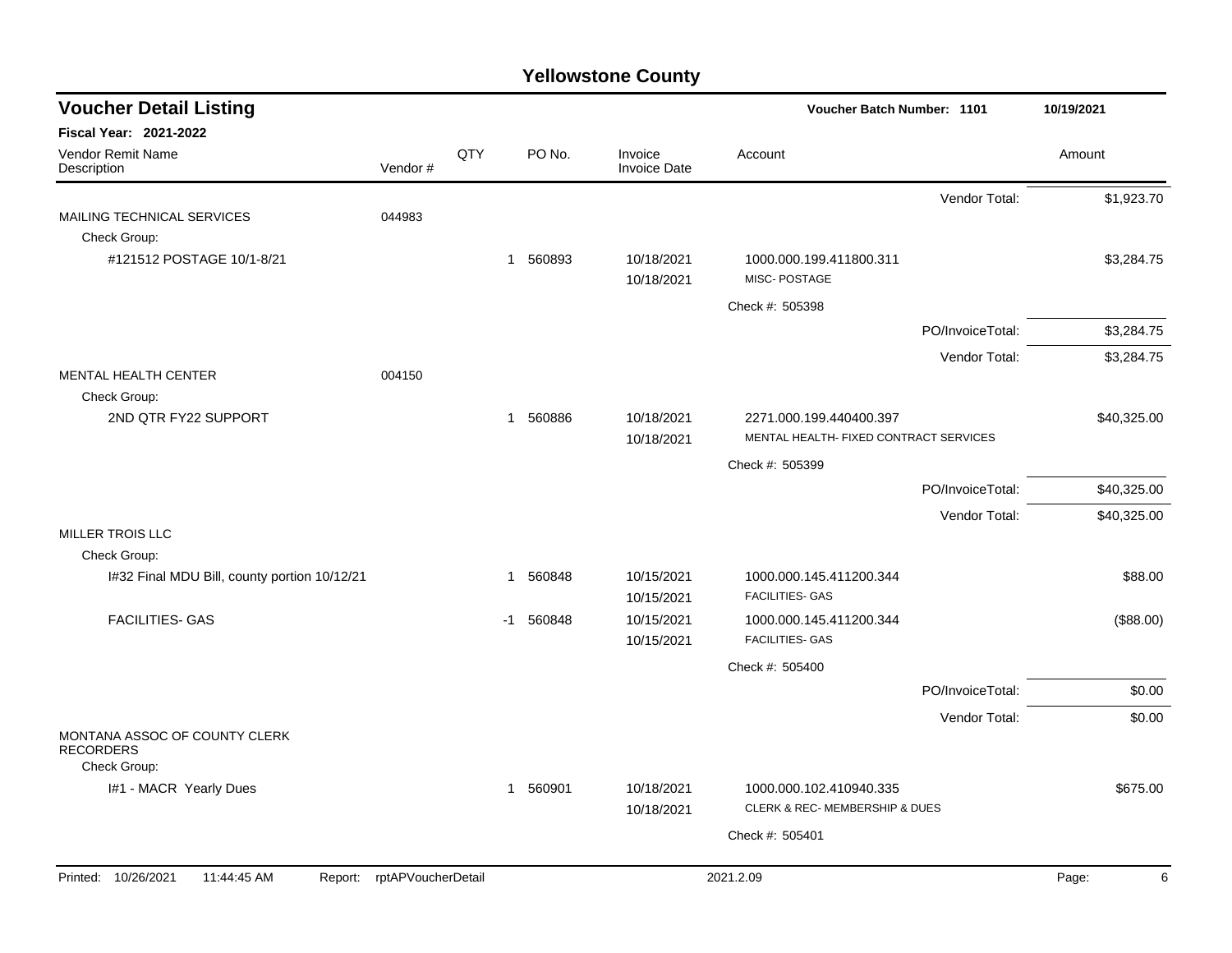| <b>Voucher Detail Listing</b>                       |         |                 |             |                                | <b>Voucher Batch Number: 1101</b>                          | 10/19/2021  |
|-----------------------------------------------------|---------|-----------------|-------------|--------------------------------|------------------------------------------------------------|-------------|
| <b>Fiscal Year: 2021-2022</b>                       |         |                 |             |                                |                                                            |             |
| Vendor Remit Name<br>Description                    | Vendor# | QTY             | PO No.      | Invoice<br><b>Invoice Date</b> | Account                                                    | Amount      |
|                                                     |         |                 |             |                                | PO/InvoiceTotal:                                           | \$675.00    |
|                                                     |         |                 |             |                                | Vendor Total:                                              | \$675.00    |
| PEPSI COLA BOTTLING                                 | 004960  |                 |             |                                |                                                            |             |
| Check Group:                                        |         |                 |             |                                |                                                            |             |
| I#600131 WATER- JURORS                              |         |                 | 1 560887    | 10/18/2021<br>10/18/2021       | 1000.000.221.410330.210<br>CLERK OF COURT- OFFICE SUPPLIES | \$378.00    |
|                                                     |         |                 |             |                                | Check #: 505402                                            |             |
|                                                     |         |                 |             |                                | PO/InvoiceTotal:                                           | \$378.00    |
|                                                     |         |                 |             |                                | Vendor Total:                                              | \$378.00    |
| SOFTWARE HOUSE INTERNATIONAL INC                    |         |                 |             |                                |                                                            |             |
| Check Group:                                        |         |                 |             |                                |                                                            |             |
| I#B14207201; Veeam Backup & Replication Enterprises |         | 24              | 560885      | 10/18/2021                     | 1000.000.115.410580.368                                    | \$14,510.40 |
| Plus 1 yr 10/13/21 - 10/12/2022                     |         |                 |             | 10/18/2021                     | IT-SOFTWARE/HARDWARE MAINT                                 |             |
| I#B14207201; Veeam Software 10/13/21 -10/12/22      |         | 17 <sup>2</sup> | 560885      | 10/18/2021                     | 1000.000.115.410580.368                                    | \$3,879.74  |
|                                                     |         |                 |             | 10/18/2021                     | IT-SOFTWARE/HARDWARE MAINT                                 |             |
|                                                     |         |                 |             |                                | Check #: 505403                                            |             |
|                                                     |         |                 |             |                                | PO/InvoiceTotal:                                           | \$18,390.14 |
|                                                     |         |                 |             |                                | Vendor Total:                                              | \$18,390.14 |
| <b>WESTERN OFFICE EQUIPMENT</b>                     | 006450  |                 |             |                                |                                                            |             |
| Check Group:                                        |         |                 |             |                                |                                                            |             |
| I#54662: Time Stamp Ribbons                         |         |                 | 560888<br>2 | 10/18/2021                     | 1000.000.221.410330.210                                    | \$24.00     |
|                                                     |         |                 |             | 10/18/2021                     | CLERK OF COURT- OFFICE SUPPLIES                            |             |
| I#54732: Time Stamp Ribbons                         |         |                 | 6<br>560888 | 10/18/2021                     | 1000.000.221.410330.210                                    | \$72.00     |
|                                                     |         |                 |             | 10/18/2021                     | CLERK OF COURT- OFFICE SUPPLIES                            |             |
|                                                     |         |                 |             |                                | Check #: 505404                                            |             |
|                                                     |         |                 |             |                                | PO/InvoiceTotal:                                           | \$96.00     |
|                                                     |         |                 |             |                                | Vendor Total:                                              | \$96.00     |
| YELLOWSTONE COUNTY NEWS<br>Check Group:             | 006690  |                 |             |                                |                                                            |             |
|                                                     |         |                 |             |                                |                                                            |             |

Printed: 10/26/2021 11:44:45 AM Report: rptAPVoucherDetail 2021.2.09 2021.2.09 Page: Page: 7